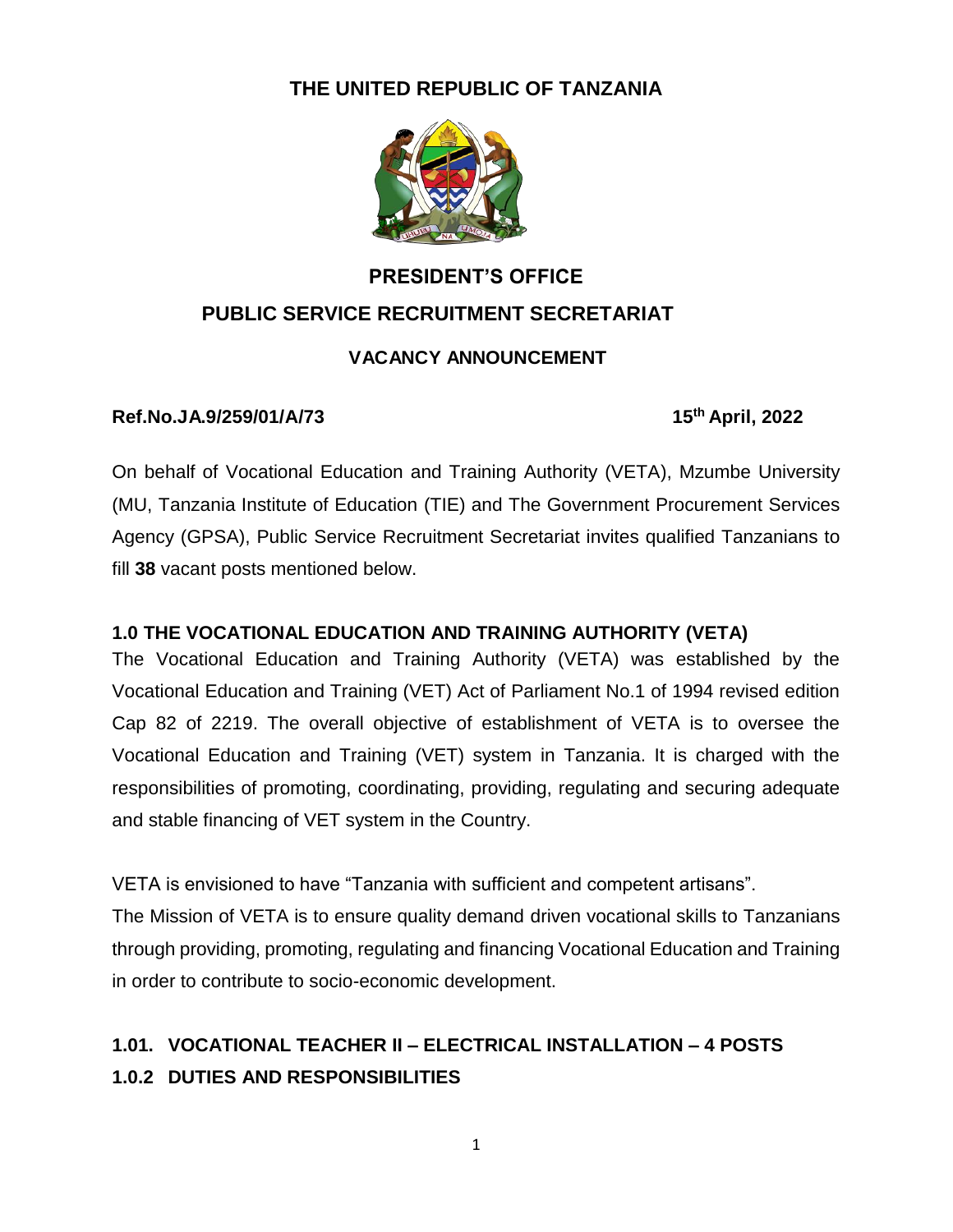- i. To prepare instructional plans and schemes of training;
- ii. To prepare appropriate tools and equipment required for presentations or demonstrations;
- iii. To effectively and efficiently deliver instructions to trainees of level one (I) to level three (3) of competence through lectures, demonstrations, discussions and performing intended to impact knowledge skill and attitude in order to produce trainees with the required competencies;
- iv. To perform formative and summative assessments by preparing and using assessment tools such as oral, written, product assessment and records in Log books in order to evaluate their level of competences;
- v. To participate in curriculum development by initiating improvement making recommendations, attending workshops, seminars in order to validate the value of training as per the economic growth demand;
- vi. To prepare daily, weekly, monthly, terminal and annual implementation and progress reports by compiling trainee's assessment forms in order to evaluate training status;
- vii. To monitor discipline of trainees by following rules and regulations stipulated in their joining instruction in order to maintain peace and order at the Training Centre;
- viii. To safeguard the use of training tools and equipment by performing daily preventive and corrective maintenance such as cleaning, lubricating, fault checking and doing minor repairing to maintain their life span;
- ix. To provide counselling to trainees through physical discussion and advising in order to give direction and guidance for their better life;
- x. To prepare monthly, quarterly/annual financial progress reports by consolidating progress station records for onward submission to the superior; and
- xi. To perform any other duties as may be assigned by immediate supervisor.

#### **1.0.3 QUALIFICATION AND EXPERIENCE**

Holders of Full Technician Certificate (FTC) or Diploma in Electrical Engineering. The applicant must possess a Vocational Teachers Training Certificate or should be ready to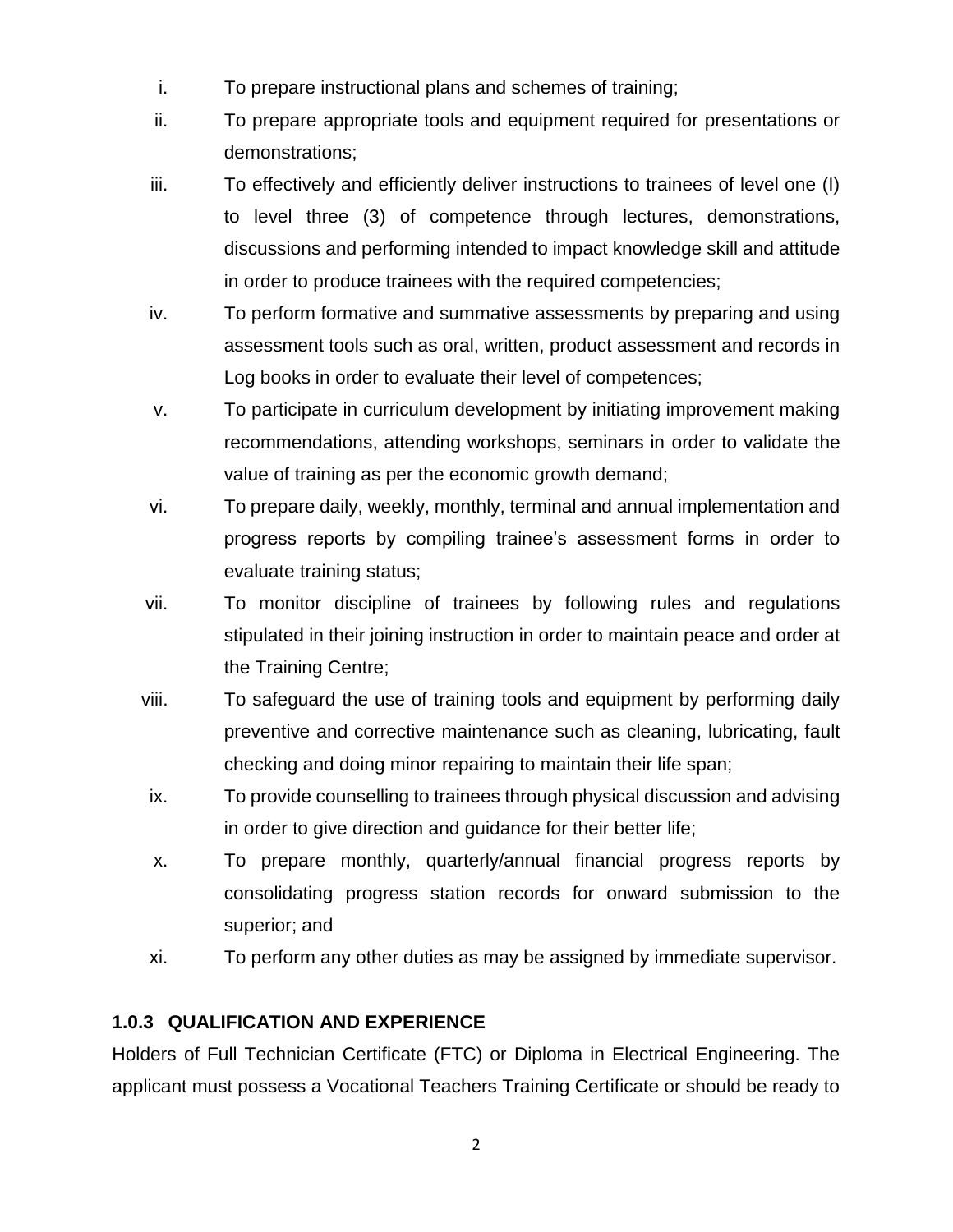pursue it within VETA immediately after employment. Possession of a vocational teaching certificate will be an added advantage.

#### **1.0.4 REMUNERATION**

Attractive remuneration package in accordance with Institution's Salary Scale.

#### **1.0.5 VOCATIONAL TEACHER II – ELECTRONICS – 1 POST**

#### **1.0.6 DUTIES AND RESPONSIBILITIES**

- i. To prepare instructional plans and schemes of training;
- ii. To prepare appropriate tools and equipment required for presentations or demonstrations;
- iii. To effectively and efficiently deliver instructions to trainees of level one (I) to level three (3) of competence through lectures, demonstrations, discussions and performing intended to impact knowledge skill and attitude in order to produce trainees with the required competencies;
- iv. To perform formative and summative assessments by preparing and using assessment tools such as oral, written, product assessment and records in Log books in order to evaluate their level of competences;
- v. To participate in curriculum development by initiating improvement making recommendations, attending workshops, seminars in order to validate the value of training as per the economic growth demand;
- vi. To prepare daily, weekly, monthly, terminal and annual implementation and progress reports by compiling trainee's assessment forms in order to evaluate training status;
- vii. To monitor discipline of trainees by following rules and regulations stipulated in their joining instruction in order to maintain peace and order at the Training Centre;
- viii. To safeguard the use of training tools and equipment by performing daily preventive and corrective maintenance such as cleaning, lubricating, fault checking and doing minor repairing to maintain their life span;
- ix. To provide counselling to trainees through physical discussion and advising in order to give direction and guidance for their better life;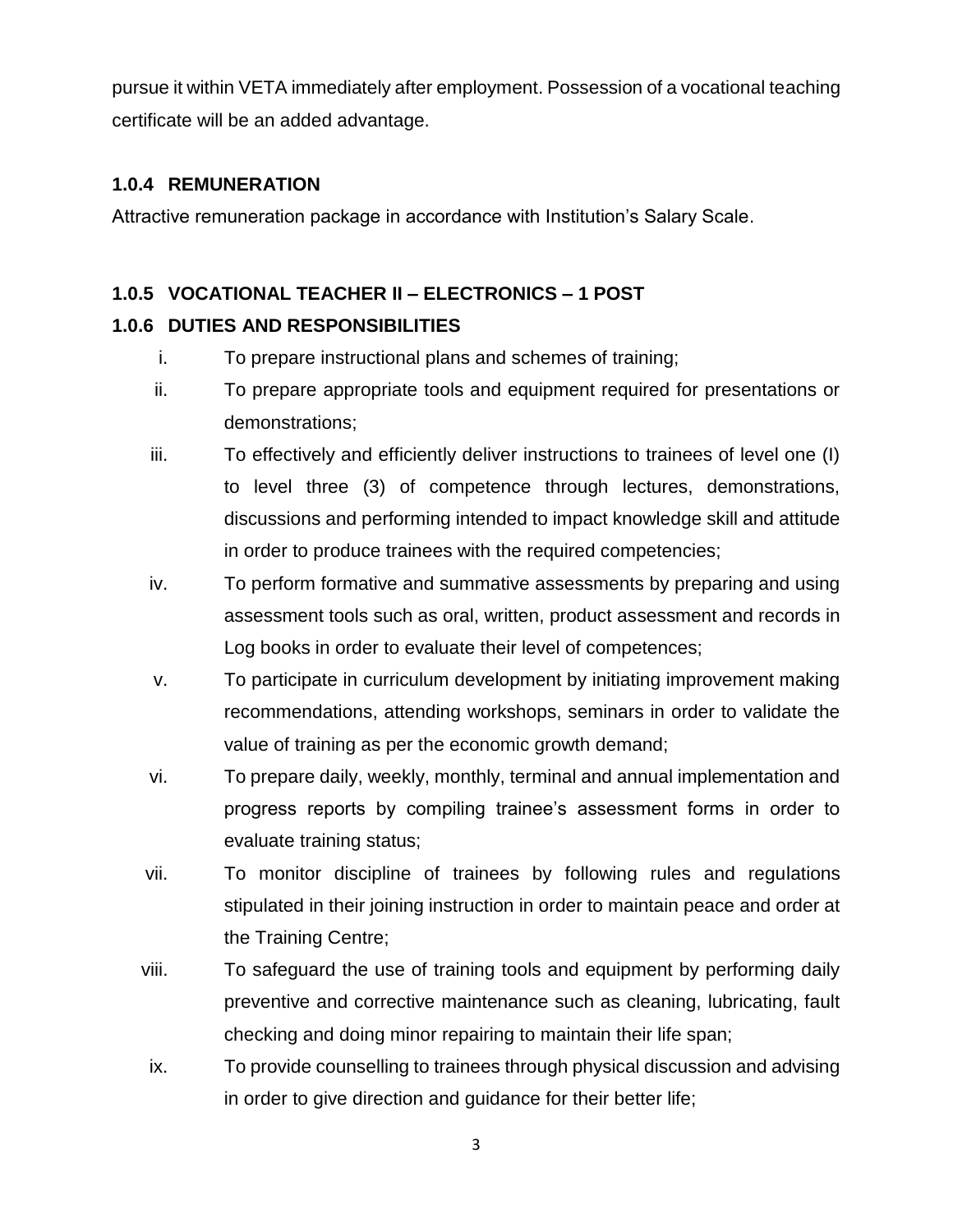- x. To prepare monthly, quarterly/annual financial progress reports by consolidating progress station records for onward submission to the superior; and
- xi. To perform any other duties as may be assigned by immediate supervisor.

#### **1.0.7 QUALIFICATION AND EXPERIENCE**

Holders of Full Technician Certificate (FTC) or Diploma in Electrical Engineering. The applicant must possess a Vocational Teachers Training Certificate or should be ready to pursue it within VETA immediately after employment. Possession of a vocational teaching certificate will be an added advantage.

#### **1.0.8 REMUNERATION**

Attractive remuneration package in accordance with Institution's Salary Scale

## **1.0.9 VOCATIONAL TEACHER II – PLUMBING AND PIPE FITTING – 3 POSTS 1.0.10 DUTIES AND RESPONSIBILITIES**

- i. To prepare instructional plans and schemes of training;
- ii. To prepare appropriate tools and equipment required for presentations or demonstrations;
- iii. To effectively and efficiently deliver instructions to trainees of level one (I) to level three (3) of competence through lectures, demonstrations, discussions and performing intended to impact knowledge skill and attitude in order to produce trainees with the required competencies;
- iv. To perform formative and summative assessments by preparing and using assessment tools such as oral, written, product assessment and records in Log books in order to evaluate their level of competences;
- v. To participate in curriculum development by initiating improvement making recommendations, attending workshops, seminars in order to validate the value of training as per the economic growth demand;
- vi. To prepare daily, weekly, monthly, terminal and annual implementation and progress reports by compiling trainee's assessment forms in order to evaluate training status;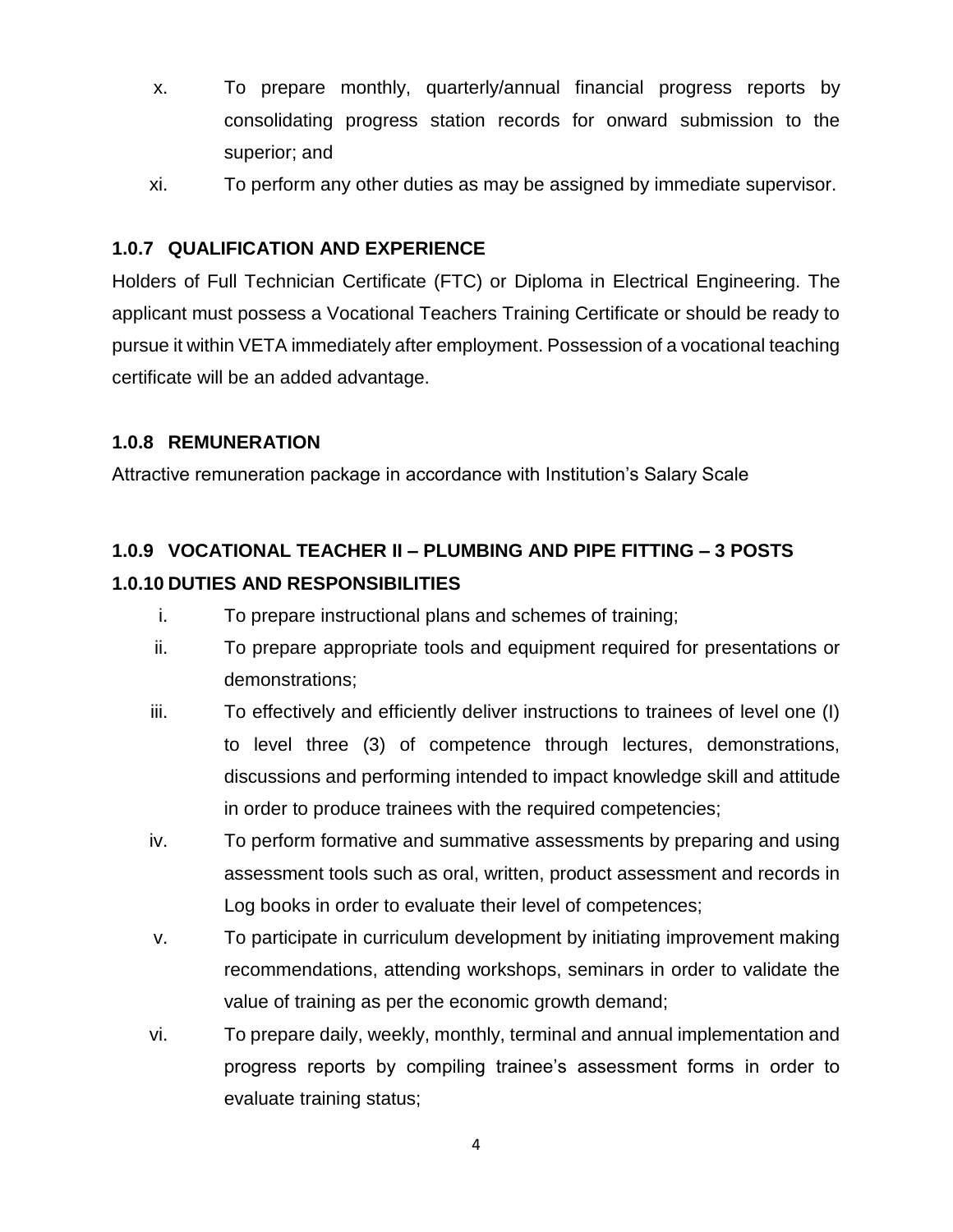- vii. To monitor discipline of trainees by following rules and regulations stipulated in their joining instruction in order to maintain peace and order at the Training Centre;
- viii. To safeguard the use of training tools and equipment by performing daily preventive and corrective maintenance such as cleaning, lubricating, fault checking and doing minor repairing to maintain their life span;
- ix. To provide counselling to trainees through physical discussion and advising in order to give direction and guidance for their better life;
- x. To prepare monthly, quarterly/annual financial progress reports by consolidating progress station records for onward submission to the superior; and
- xi. To perform any other duties as may be assigned by immediate supervisor.

#### **1.0.11 QUALIFICATION AND EXPERIENCE**

Holders of Full Technician Certificate (FTC) or Diploma in Civil or Building Engineering. The applicant must possess a Vocational Teachers Training Certificate or should be ready to pursue it within VETA immediately after employment. Possession of a vocational teaching certificate will be an added advantage.

#### **1.0.12 REMUNERATION**

Attractive remuneration package in accordance with Institution's Salary Scale

## **1.0.13 VOCATIONAL TEACHER II – CAPENTRY AND JOINERY – 2 POSTS 1.0.14 DUTIES AND RESPONSIBILITIES**

- i. To prepare instructional plans and schemes of training;
- ii. To prepare appropriate tools and equipment required for presentations or demonstrations;
- iii. To effectively and efficiently deliver instructions to trainees of level one (I) to level three (3) of competence through lectures, demonstrations, discussions and performing intended to impact knowledge skill and attitude in order to produce trainees with the required competencies;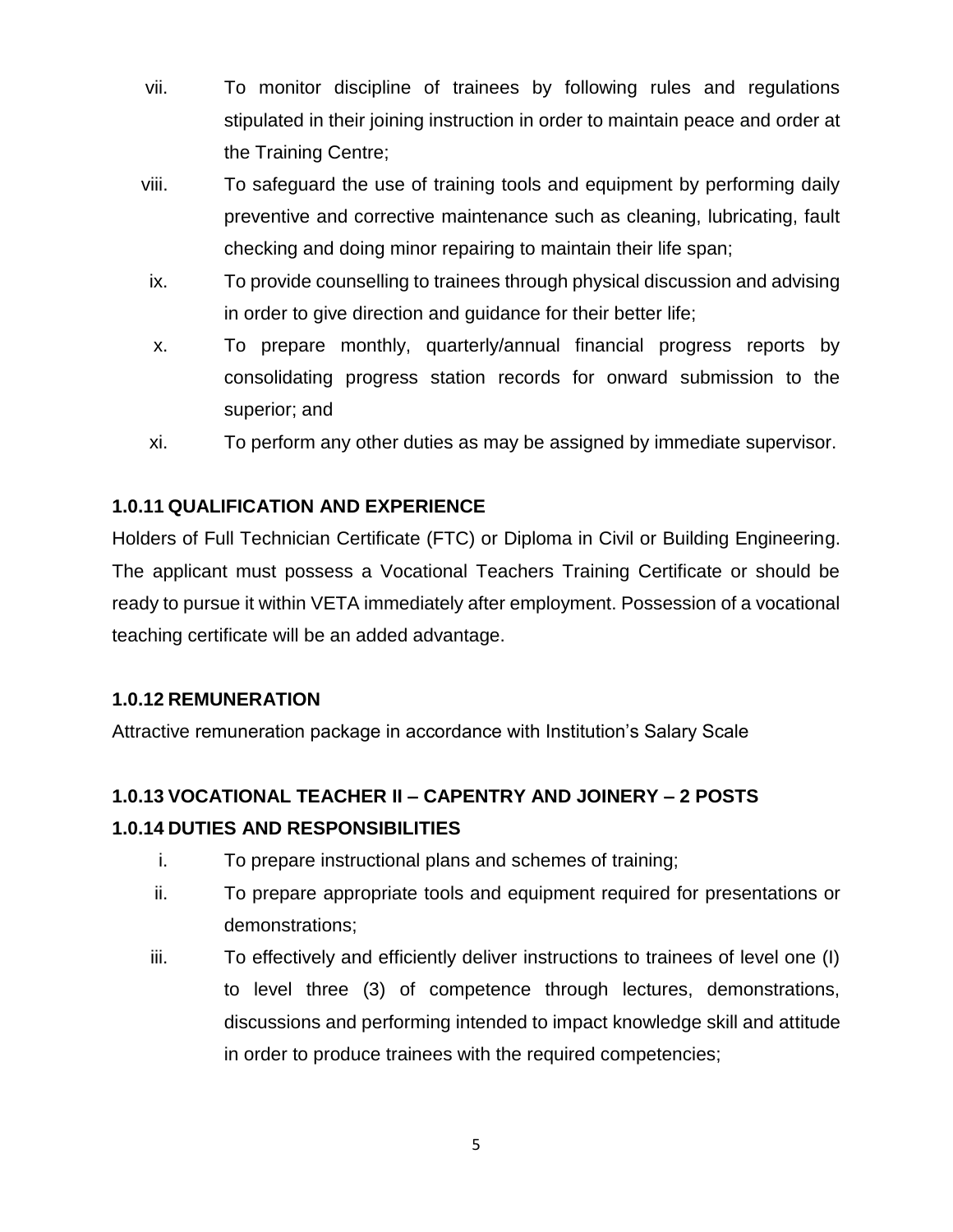- iv. To perform formative and summative assessments by preparing and using assessment tools such as oral, written, product assessment and records in Log books in order to evaluate their level of competences;
- v. To participate in curriculum development by initiating improvement making recommendations, attending workshops, seminars in order to validate the value of training as per the economic growth demand;
- vi. To prepare daily, weekly, monthly, terminal and annual implementation and progress reports by compiling trainee's assessment forms in order to evaluate training status;
- vii. To monitor discipline of trainees by following rules and regulations stipulated in their joining instruction in order to maintain peace and order at the Training Centre;
- viii. To safeguard the use of training tools and equipment by performing daily preventive and corrective maintenance such as cleaning, lubricating, fault checking and doing minor repairing to maintain their life span;
- ix. To provide counselling to trainees through physical discussion and advising in order to give direction and guidance for their better life;
- x. To prepare monthly, quarterly/annual financial progress reports by consolidating progress station records for onward submission to the superior; and
- xi. To perform any other duties as may be assigned by immediate supervisor.

#### **1.0.15 QUALIFICATION AND EXPERIENCE**

Holders of Full Technician Certificate (FTC) or Diploma in Civil or/and Building Engineering. The applicant must possess a Vocational Teachers Training Certificate or should be ready to pursue it within VETA immediately after employment. Possession of a vocational teaching certificate will be an added advantage.

#### **1.0.16 REMUNERATION**

Attractive remuneration package in accordance with Institution's Salary Scale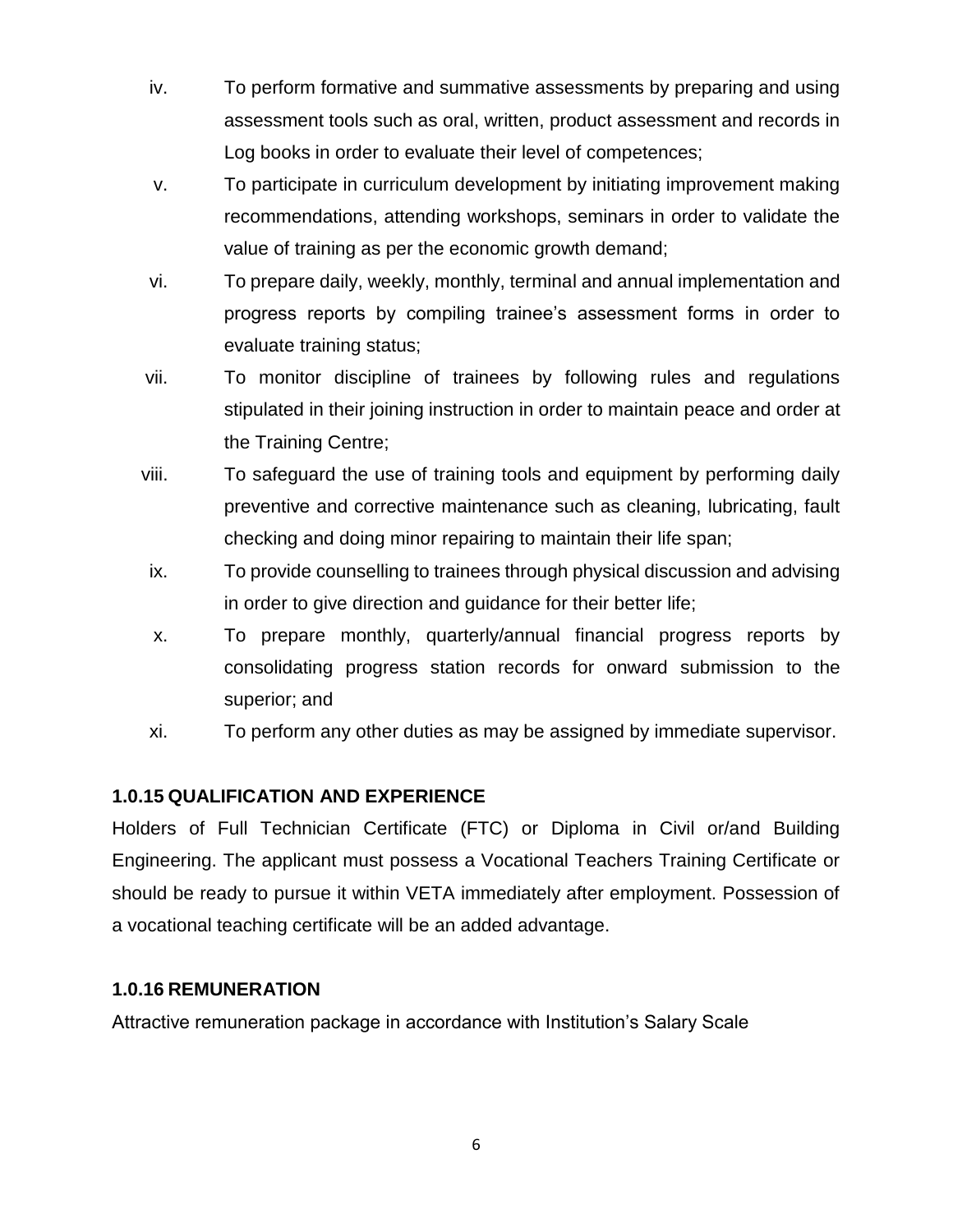## **1.0.17 VOCATIONAL TEACHER II – MASONRY AND BRICKLAYING – 3 POSTS 1.0.18 DUTIES AND RESPONSIBILITIES**

- i. To prepare instructional plans and schemes of training;
- ii. To prepare appropriate tools and equipment required for presentations or demonstrations;
- iii. To effectively and efficiently deliver instructions to trainees of level one (I) to level three (3) of competence through lectures, demonstrations, discussions and performing intended to impact knowledge skill and attitude in order to produce trainees with the required competencies;
- iv. To perform formative and summative assessments by preparing and using assessment tools such as oral, written, product assessment and records in Log books in order to evaluate their level of competences;
- v. To participate in curriculum development by initiating improvement making recommendations, attending workshops, seminars in order to validate the value of training as per the economic growth demand;
- vi. To prepare daily, weekly, monthly, terminal and annual implementation and progress reports by compiling trainee's assessment forms in order to evaluate training status;
- vii. To monitor discipline of trainees by following rules and regulations stipulated in their joining instruction in order to maintain peace and order at the Training Centre;
- viii. To safeguard the use of training tools and equipment by performing daily preventive and corrective maintenance such as cleaning, lubricating, fault checking and doing minor repairing to maintain their life span;
- ix. To provide counselling to trainees through physical discussion and advising in order to give direction and guidance for their better life;
- x. To prepare monthly, quarterly/annual financial progress reports by consolidating progress station records for onward submission to the superior; and
- xi. To perform any other duties as may be assigned by immediate supervisor.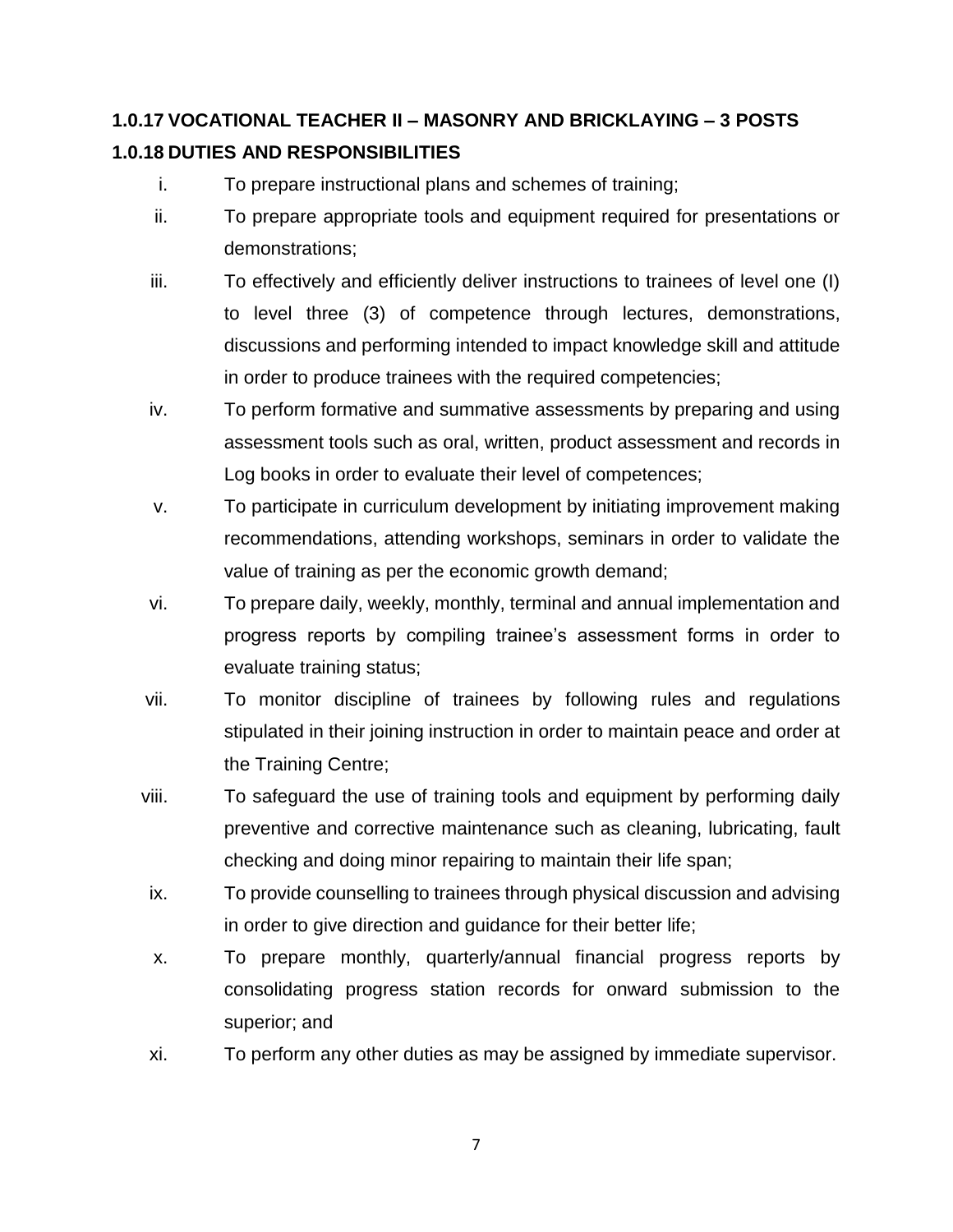#### **1.0.19 QUALIFICATION AND EXPERIENCE**

Holders of Full Technician Certificate (FTC) or Diploma in Civil Engineering. The applicant must possess a Vocational Teachers Training Certificate or should be ready to pursue it within VETA immediately after employment. Possession of a vocational teaching certificate will be an added advantage.

#### **1.0.20 REMUNERATION**

Attractive remuneration package in accordance with Institution's Salary Scale

## **1.0.21 VOCATIONAL TEACHER II – PAINTING AND SIGN WRITING – 2 POSTS 1.0.22 DUTIES AND RESPONSIBILITIES**

- i. To prepare instructional plans and schemes of training;
- ii. To prepare appropriate tools and equipment required for presentations or demonstrations;
- iii. To effectively and efficiently deliver instructions to trainees of level one (I) to level three (3) of competence through lectures, demonstrations, discussions and performing intended to impact knowledge skill and attitude in order to produce trainees with the required competencies;
- iv. To perform formative and summative assessments by preparing and using assessment tools such as oral, written, product assessment and records in Log books in order to evaluate their level of competences;
- v. To participate in curriculum development by initiating improvement making recommendations, attending workshops, seminars in order to validate the value of training as per the economic growth demand;
- vi. To prepare daily, weekly, monthly, terminal and annual implementation and progress reports by compiling trainee's assessment forms in order to evaluate training status;
- vii. To monitor discipline of trainees by following rules and regulations stipulated in their joining instruction in order to maintain peace and order at the Training Centre;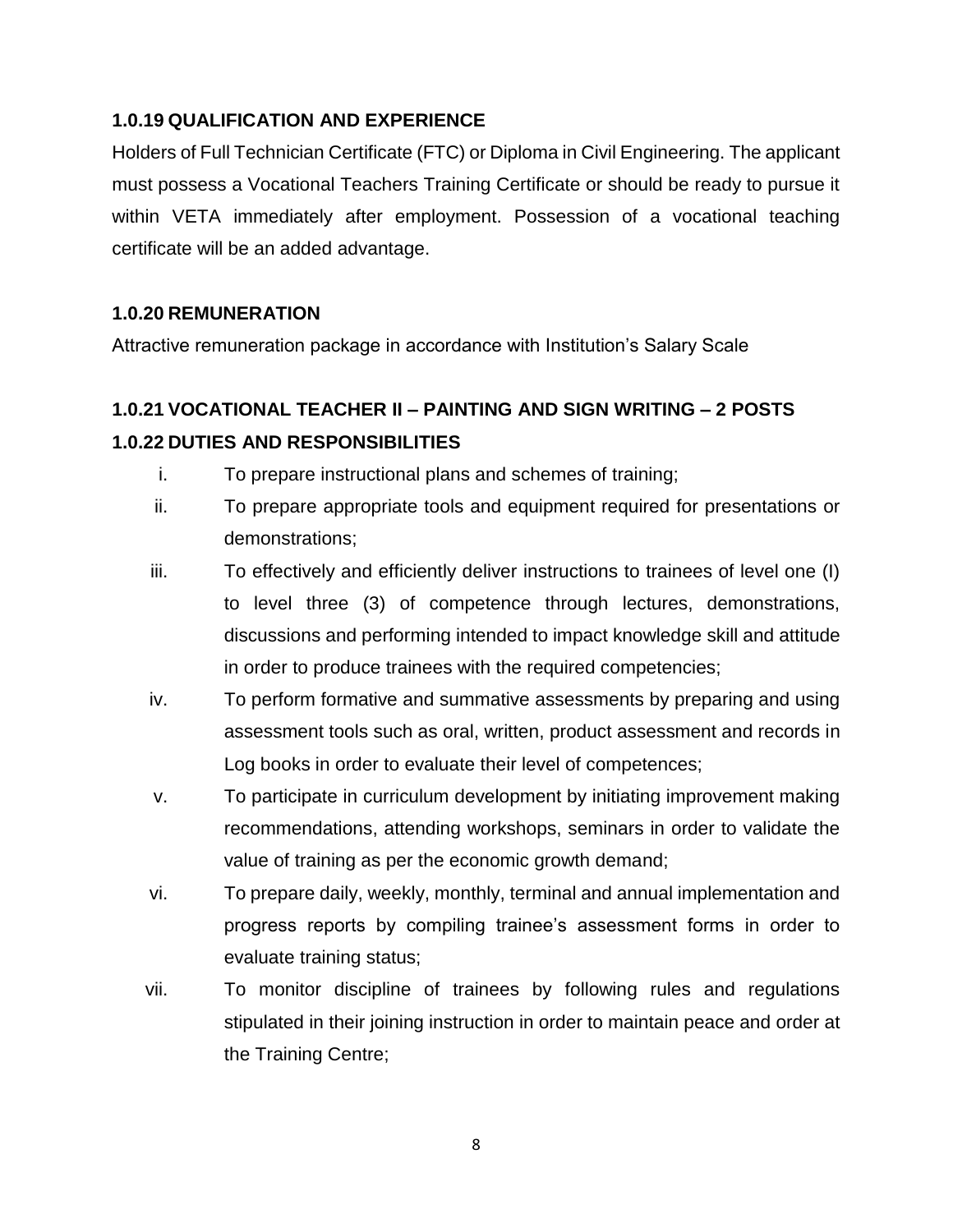- viii. To safeguard the use of training tools and equipment by performing daily preventive and corrective maintenance such as cleaning, lubricating, fault checking and doing minor repairing to maintain their life span;
- ix. To provide counselling to trainees through physical discussion and advising in order to give direction and guidance for their better life;
- x. To prepare monthly, quarterly/annual financial progress reports by consolidating progress station records for onward submission to the superior; and
- xi. To perform any other duties as may be assigned by immediate supervisor.

#### **1.0.23 QUALIFICATION AND EXPERIENCE**

Holders of Full Technician Certificate (FTC) or Diploma in Civil Engineering. The applicant must possess a Vocational Teachers Training Certificate or should be ready to pursue it within VETA immediately after employment. Possession of a vocational teaching certificate will be an added advantage.

#### **1.0.24 REMUNERATION**

Attractive remuneration package in accordance with Institution's Salary Scale

## **1.0.25 VOCATIONAL TEACHER II – WELDING AND METAL FABRICATION – 2 POSTS**

#### **1.0.26 DUTIES AND RESPONSIBILITIES**

- i. To prepare instructional plans and schemes of training;
- ii. To prepare appropriate tools and equipment required for presentations or demonstrations;
- iii. To effectively and efficiently deliver instructions to trainees of level one (I) to level three (3) of competence through lectures, demonstrations, discussions and performing intended to impact knowledge skill and attitude in order to produce trainees with the required competencies;
- iv. To perform formative and summative assessments by preparing and using assessment tools such as oral, written, product assessment and records in Log books in order to evaluate their level of competences;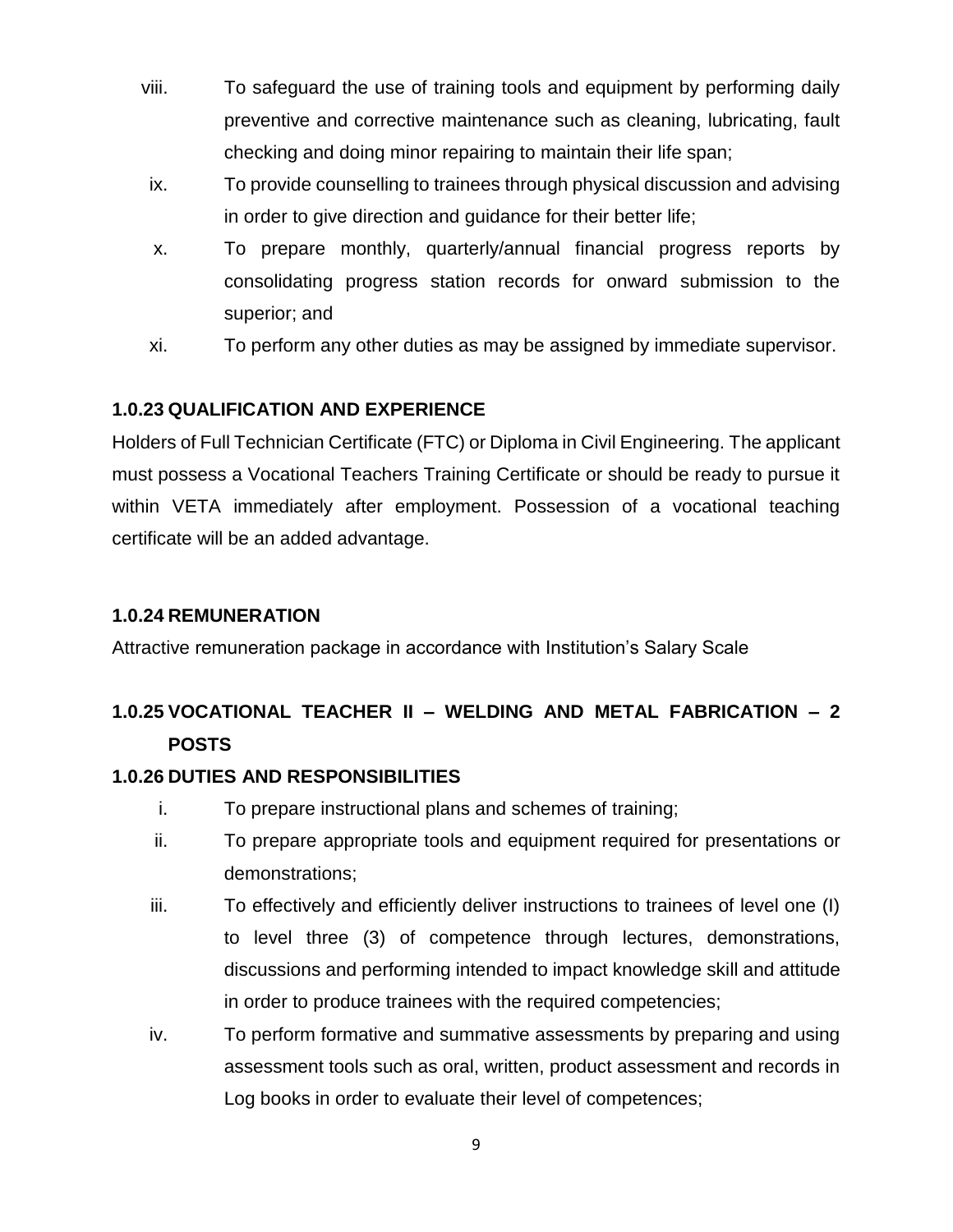- v. To participate in curriculum development by initiating improvement making recommendations, attending workshops, seminars in order to validate the value of training as per the economic growth demand;
- vi. To prepare daily, weekly, monthly, terminal and annual implementation and progress reports by compiling trainee's assessment forms in order to evaluate training status;
- vii. To monitor discipline of trainees by following rules and regulations stipulated in their joining instruction in order to maintain peace and order at the Training Centre;
- viii. To safeguard the use of training tools and equipment by performing daily preventive and corrective maintenance such as cleaning, lubricating, fault checking and doing minor repairing to maintain their life span;
- ix. To provide counselling to trainees through physical discussion and advising in order to give direction and guidance for their better life;
- x. To prepare monthly, quarterly/annual financial progress reports by consolidating progress station records for onward submission to the superior; and
- xi. To perform any other duties as may be assigned by immediate supervisor.

#### **1.0.27 QUALIFICATION AND EXPERIENCE**

Holders of Full Technician Certificate (FTC) or Diploma in Mechanical Engineering. The applicant must possess a Vocational Teachers Training Certificate or should be ready to pursue it within VETA immediately after employment. Possession of a vocational teaching certificate will be an added advantage.

#### **1.0.28 REMUNERATION**

Attractive remuneration package in accordance with Institution's Salary Scale

## **1.0.29 VOCATIONAL TEACHER II – FITTER MECHANICS – 2 POSTS 1.0.30 DUTIES AND RESPONSIBILITIES**

i. To prepare instructional plans and schemes of training;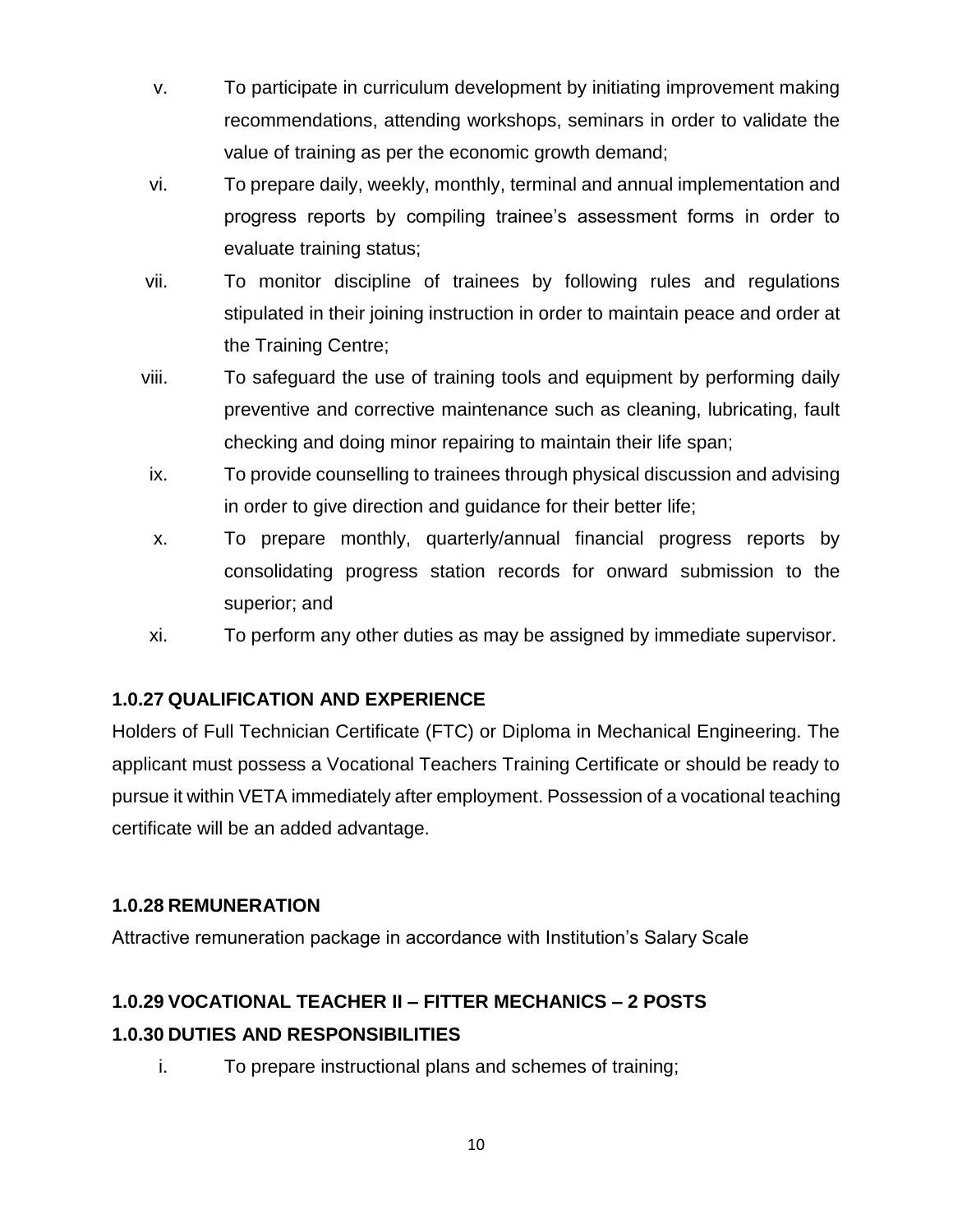- ii. To prepare appropriate tools and equipment required for presentations or demonstrations;
- iii. To effectively and efficiently deliver instructions to trainees of level one (I) to level three (3) of competence through lectures, demonstrations, discussions and performing intended to impact knowledge skill and attitude in order to produce trainees with the required competencies;
- iv. To perform formative and summative assessments by preparing and using assessment tools such as oral, written, product assessment and records in Log books in order to evaluate their level of competences;
- v. To participate in curriculum development by initiating improvement making recommendations, attending workshops, seminars in order to validate the value of training as per the economic growth demand;
- vi. To prepare daily, weekly, monthly, terminal and annual implementation and progress reports by compiling trainee's assessment forms in order to evaluate training status;
- vii. To monitor discipline of trainees by following rules and regulations stipulated in their joining instruction in order to maintain peace and order at the Training Centre;
- viii. To safeguard the use of training tools and equipment by performing daily preventive and corrective maintenance such as cleaning, lubricating, fault checking and doing minor repairing to maintain their life span;
- ix. To provide counselling to trainees through physical discussion and advising in order to give direction and guidance for their better life;
- x. To prepare monthly, quarterly/annual financial progress reports by consolidating progress station records for onward submission to the superior; and
- xi. To perform any other duties as may be assigned by immediate supervisor.

#### **1.0.31 QUALIFICATION AND EXPERIENCE**

Holders of Full Technician Certificate (FTC) or Diploma in Mechanical Engineering. The applicant must possess a Vocational Teachers Training Certificate or should be ready to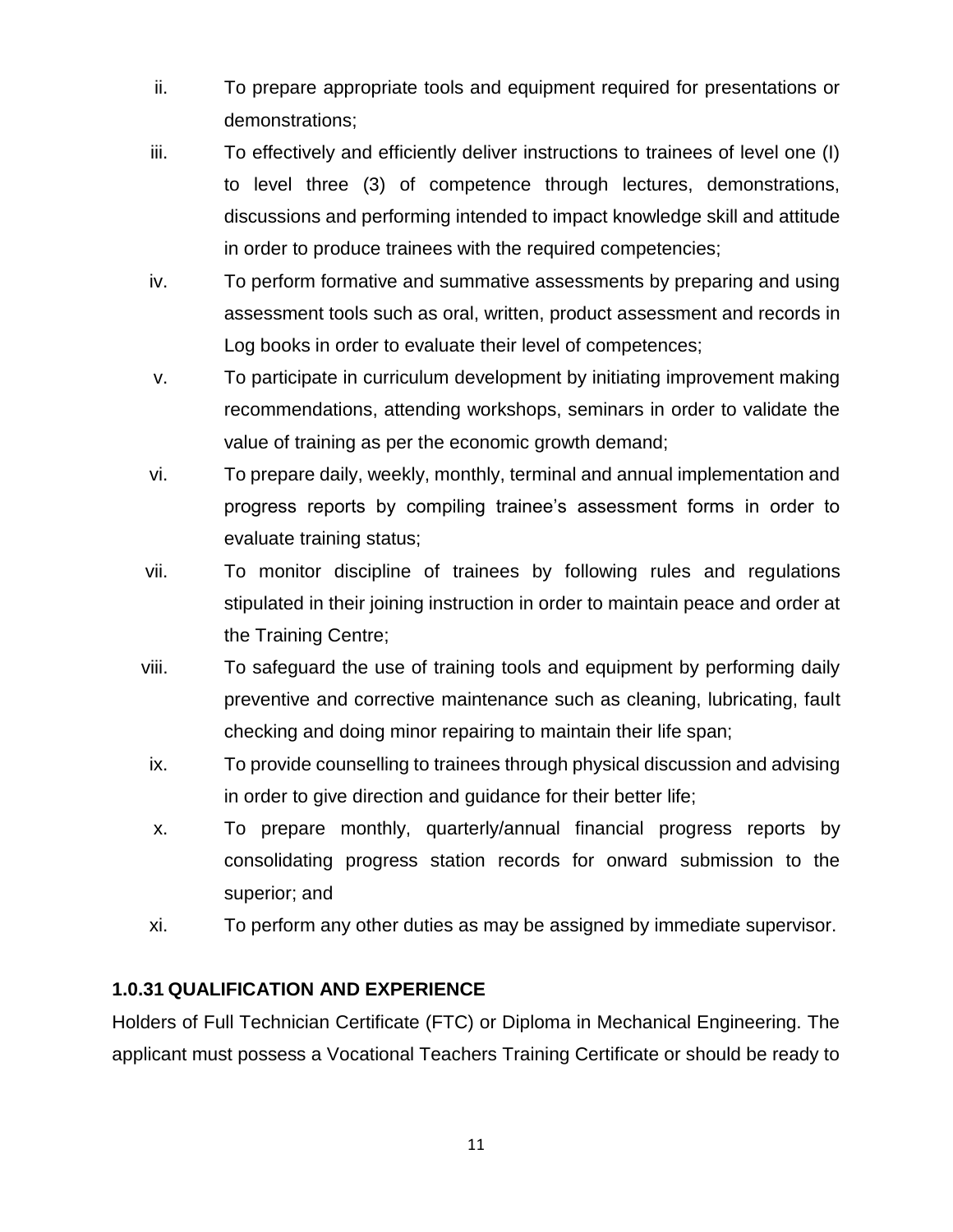pursue it within VETA immediately after employment. Possession of a vocational teaching certificate will be an added advantage.

#### **1.0.32 REMUNERATION**

Attractive remuneration package in accordance with Institution's Salary Scale

## **1.0.33 VOCATIONAL TEACHER II – MECHATRONICS – 2 POSTS 1.0.34 DUTIES AND RESPONSIBILITIES**

- i. To prepare instructional plans and schemes of training;
- ii. To prepare appropriate tools and equipment required for presentations or demonstrations;
- iii. To effectively and efficiently deliver instructions to trainees of level one (I) to level three (3) of competence through lectures, demonstrations, discussions and performing intended to impact knowledge skill and attitude in order to produce trainees with the required competencies;
- iv. To perform formative and summative assessments by preparing and using assessment tools such as oral, written, product assessment and records in Log books in order to evaluate their level of competences;
- v. To participate in curriculum development by initiating improvement making recommendations, attending workshops, seminars in order to validate the value of training as per the economic growth demand;
- vi. To prepare daily, weekly, monthly, terminal and annual implementation and progress reports by compiling trainee's assessment forms in order to evaluate training status;
- vii. To monitor discipline of trainees by following rules and regulations stipulated in their joining instruction in order to maintain peace and order at the Training Centre;
- viii. To safeguard the use of training tools and equipment by performing daily preventive and corrective maintenance such as cleaning, lubricating, fault checking and doing minor repairing to maintain their life span;
- ix. To provide counselling to trainees through physical discussion and advising in order to give direction and guidance for their better life;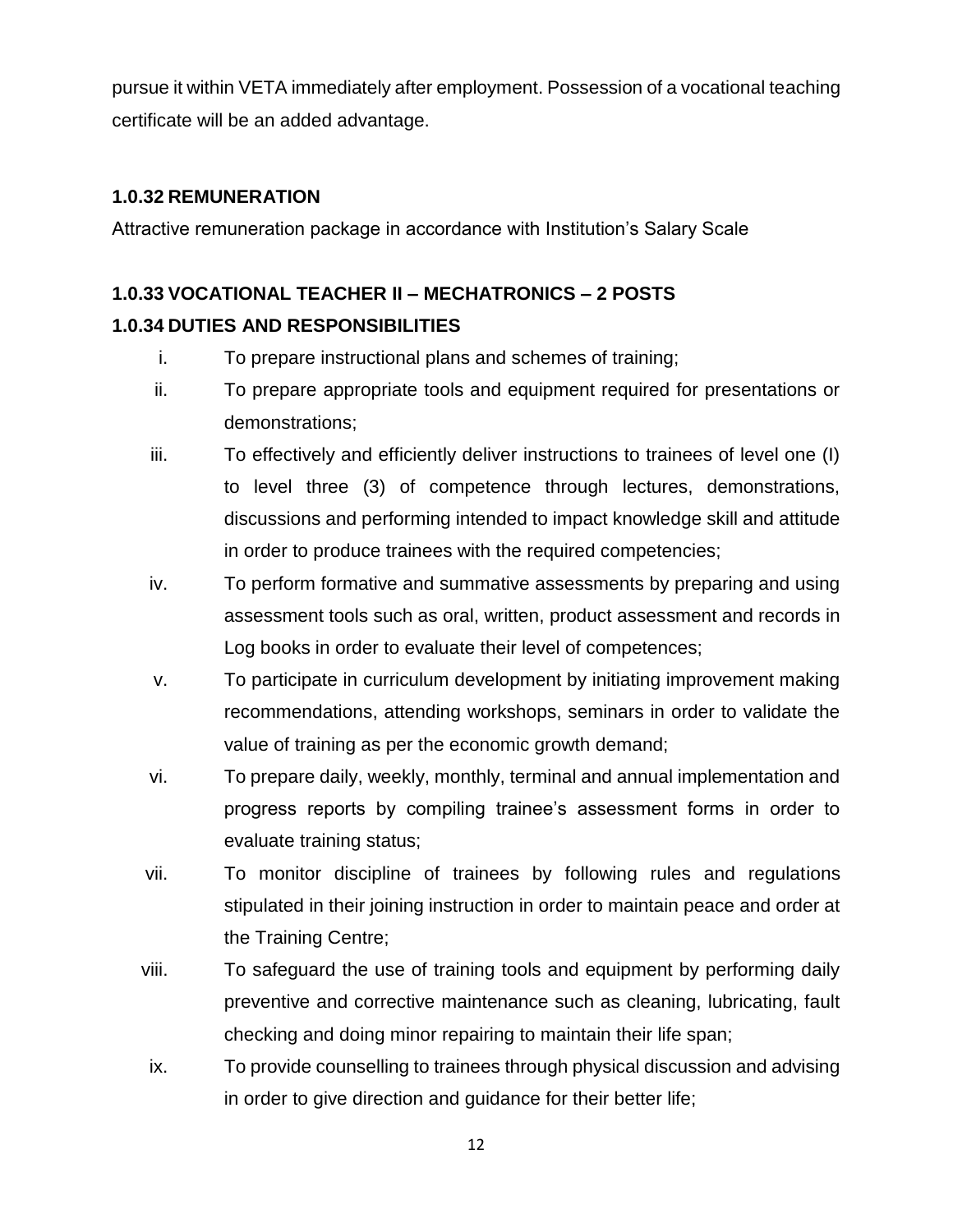- x. To prepare monthly, quarterly/annual financial progress reports by consolidating progress station records for onward submission to the superior; and
- xi. To perform any other duties as may be assigned by immediate supervisor.

#### **1.0.35 QUALIFICATION AND EXPERIENCE**

Holders of Full Technician Certificate (FTC), Diploma in Mechatronics or Mechanical Engineering. The applicant must possess a Vocational Teachers Training Certificate or should be ready to pursue it within VETA immediately after employment. Possession of a vocational teaching certificate will be an added advantage.

#### **1.0.36 REMUNERATION**

Attractive remuneration package in accordance with Institution's Salary Scale

#### **1.0.37 VOCATIONAL TEACHER II – COMPUTER APPLICATION – 5 POSTS**

#### **1.0.38 DUTIES AND RESPONSIBILITIES**

- i. To prepare instructional plans and schemes of training;
- ii. To prepare appropriate tools and equipment required for presentations or demonstrations;
- iii. To effectively and efficiently deliver instructions to trainees of level one (I) to level three (3) of competence through lectures, demonstrations, discussions and performing intended to impact knowledge skill and attitude in order to produce trainees with the required competencies;
- iv. To perform formative and summative assessments by preparing and using assessment tools such as oral, written, product assessment and records in Log books in order to evaluate their level of competences;
- v. To participate in curriculum development by initiating improvement making recommendations, attending workshops, seminars in order to validate the value of training as per the economic growth demand;
- vi. To prepare daily, weekly, monthly, terminal and annual implementation and progress reports by compiling trainee's assessment forms in order to evaluate training status;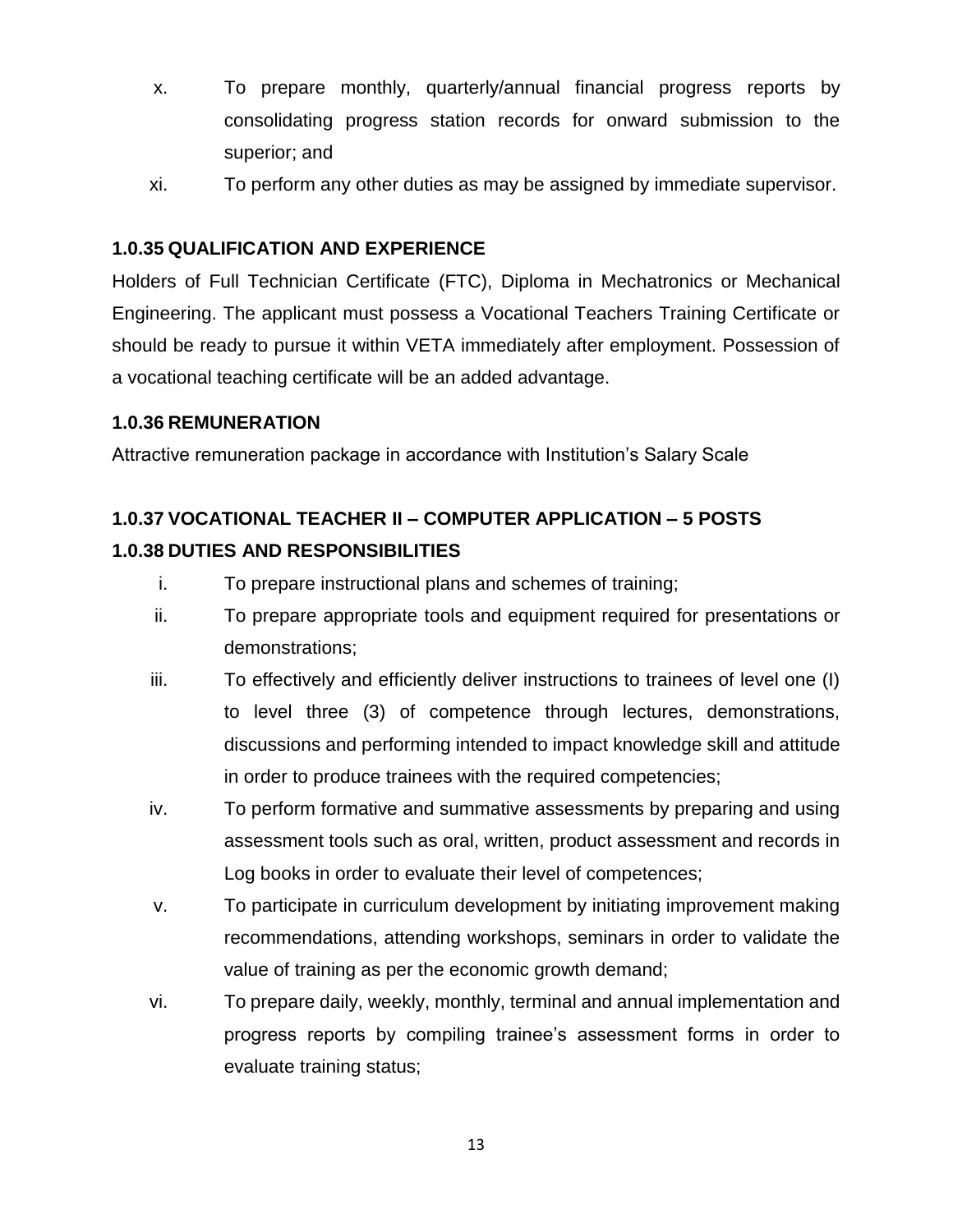- vii. To monitor discipline of trainees by following rules and regulations stipulated in their joining instruction in order to maintain peace and order at the Training Centre;
- viii. To safeguard the use of training tools and equipment by performing daily preventive and corrective maintenance such as cleaning, lubricating, fault checking and doing minor repairing to maintain their life span;
- ix. To provide counselling to trainees through physical discussion and advising in order to give direction and guidance for their better life;
- x. To prepare monthly, quarterly/annual financial progress reports by consolidating progress station records for onward submission to the superior; and
- xi. To perform any other duties as may be assigned by immediate supervisor.

#### **1.0.39 QUALIFICATION AND EXPERIENCE**

Holders of Full Technician Certificate (FTC), Diploma in ICT, Computer Science or Computer Engineering. The applicant must possess a Vocational Teachers Training Certificate or should be ready to pursue it within VETA immediately after employment. Possession of a vocational teaching certificate will be an added advantage.

#### **1.0.40 REMUNERATION**

Attractive remuneration package in accordance with Institution's Salary Scale.

## **1.0.41 ASSISTANT VOCATIONAL TEACHER – ELECTRICAL INSTALLATION – 5 POSTS**

#### **1.0.42 DUTIES AND RESPONSIBILITIES**

- i. To prepare for and issue instructions as per scheme of training of a specified unit by interpreting the curricula and its guidelines to facilitate practical preparation;
- ii. To participate in delivering instructions to trainees through demonstration in order to impart properly the intended practical skill and attitude;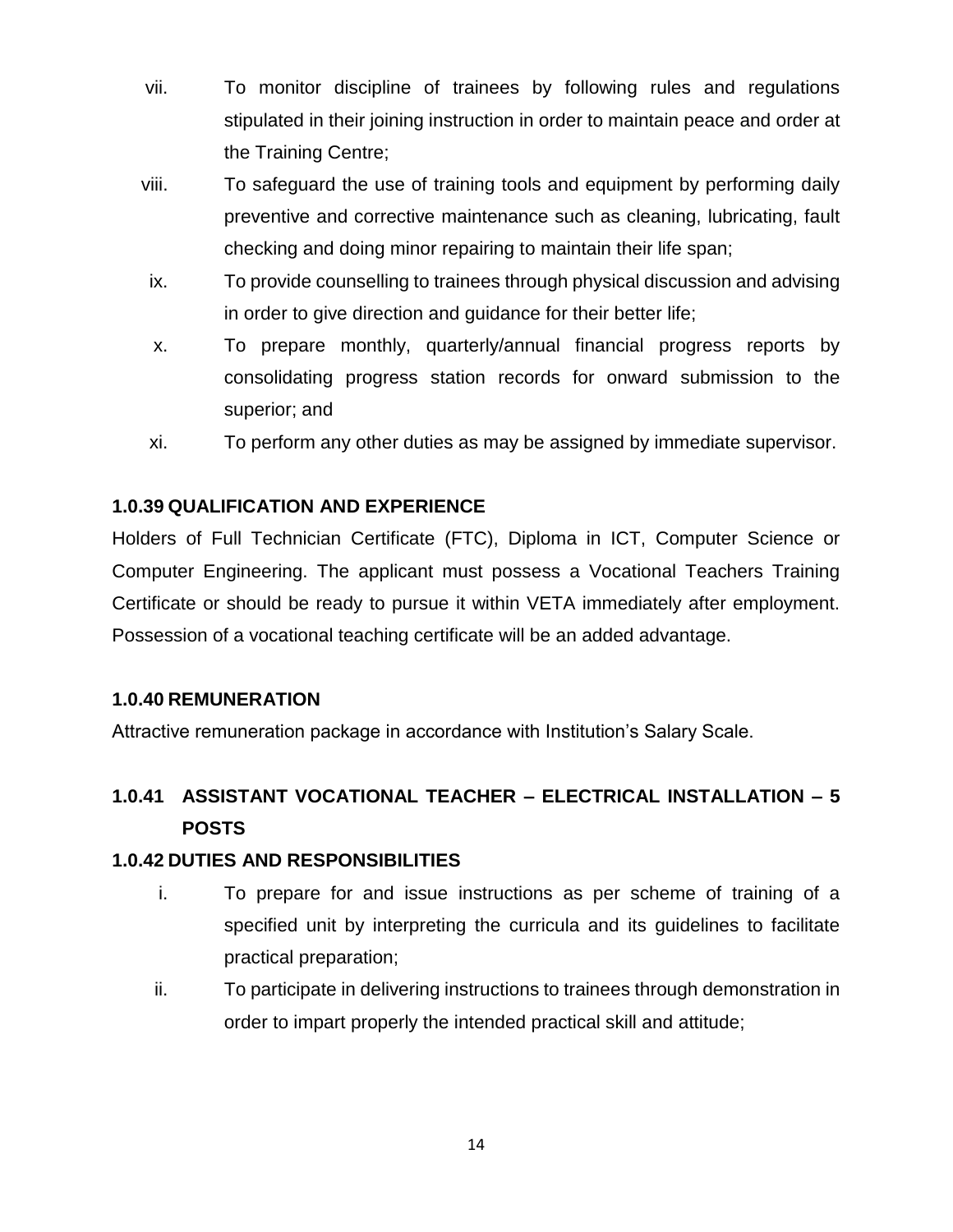- iii. To guide the safe use of training tools and equipment by performing daily preventive and corrective maintenance to maintain the life span of same; and
- iv. To perform any other duties as may be assigned by her/his supervisor.

#### **1.0.43 QUALIFICATION AND EXPERIENCE**

Holders of National Vocational Award Level 3 or Trade Test Grade I Certificate in Electrical Installation. The applicant must possess a Vocational Teachers Training Certificate or should be ready to pursue it within VETA immediately after employment. Possession of a vocational teaching certificate will be an added advantage.

#### **1.0.44 REMUNERATION**

Attractive remuneration package in accordance with Institution's Salary Scale

## **1.0.45 ASSISTANT VOCATIONAL TEACHER – ELECTRONICS – 1 POST 1.0.46 DUTIES AND RESPONSIBILITIES**

- i. To prepare for and issue instructions as per scheme of training of a specified unit by interpreting the curricula and its guidelines to facilitate practical preparation;
- ii. To participate in delivering instructions to trainees through demonstration in order to impart properly the intended practical skill and attitude;
- iii. To guide the safe use of training tools and equipment by performing daily preventive and corrective maintenance to maintain the life span of same; and
- iv. To perform any other duties as may be assigned by her/his supervisor.

#### **1.0.47 QUALIFICATION AND EXPERIENCE**

Holders of NVA Level 3 or Trade Test Grade I Certificate in Electronics. The applicant must possess a Vocational Teachers Training Certificate or should be ready to pursue it within VETA immediately after employment. Possession of a vocational teaching certificate will be an added advantage.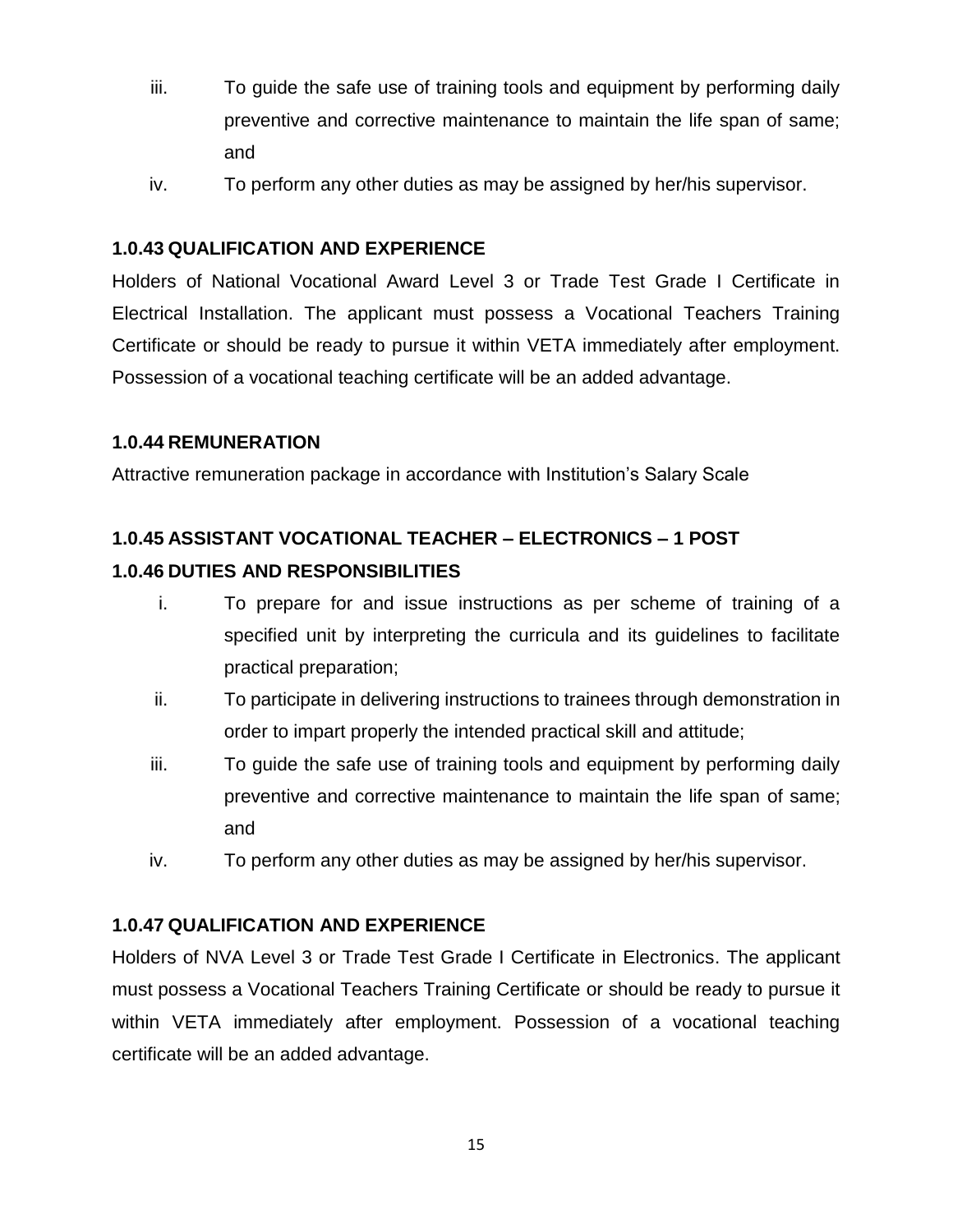#### **1.0.48 REMUNERATION**

Attractive remuneration package in accordance with Institution's Salary Scale.

#### **2.0 MZUMBE UNIVERSITY(MU)**

Mzumbe University was established by the Mzumbe University Charter, 2007 under Section 25 of the Universities Act. No. 7 of 2005 which repealed Mzumbe University Act No 9 of 2001. As a Training Institute, the University boasts of over 50 years' experience of training in the Administration of Justice, Business Management, Public Administration, Accountancy, Finance, Political Science and Good Governance.

#### **2.0.1 ASSISTANT LECTURER (1 POST) (LINGUISTICS &LITERATURE)**

#### **2.0.2 DUTIES AND RESPONSIBILITIES**

- i. To undergo an induction course in pedagogical skills for those who have not acquired them;
- ii. To carry out lectures; conduct tutorials, seminars and practicals for undergraduate programmes;
- iii. To prepare and present case studies;
- iv. To conduct and publish/disseminate research results;
- v. To participate/contribute in curriculum development;
- vi. To recognize students having difficulties, intervene and provide help and support;
- vii. To guide students in various academic issues;
- viii. To participate in consultancies and community services;
- ix. To supervise field practicals and undergraduate projects;
- x. To attend workshops, conferences and symposia; and
- xi. To perform any other duties that may assigned by the supervisor.

#### **2.0.3 QUALIFICATION AND EXPERIENCE**

Holder of Master's Degree of Arts (Literature) with at least a GPA of 4.0. In addition, the candidate must have Bachelor of Arts with Education (Linguistics &Literature) with a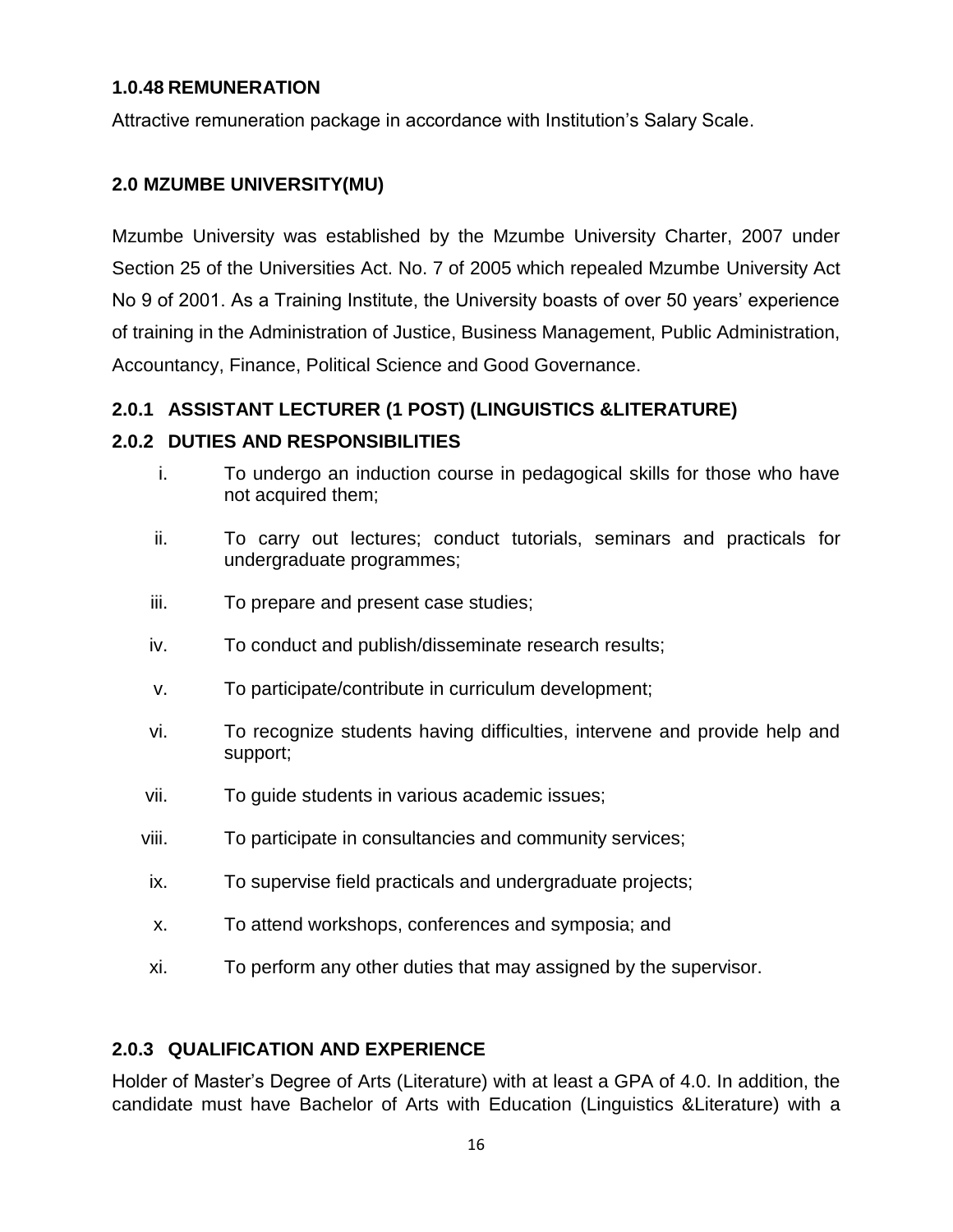minimum GPA of 3.8 and assessed as potentially good academically. The applicant should have a consistent career progression in his/her relevant area of specialization from Bachelor to Master's Degree.

### **2.0.4 SALARY SCALE-PUTS 2.1**

## **2.0.5 CLINICAL OFFICER II (1 POST)**

#### **2.0.6 DUTIES AND RESPONSIBILITIES**

- i. To makes proper diagnosis of disease;
- ii. To prescribe treatments;
- iii. To treat wounds;
- iv. To give First Aid to MCH problems;
- v. To give anesthesia during operations;
- vi. To attend general outpatient clinics; and
- vii. To perform any other duties as may be assigned by superior.

#### **2.0.7 QUALIFICATION AND EXPERIENCE**

Holder of Form IV or VI certificate plus a Diploma in Clinical Medicine from a recognized institution.

#### **2.0.8 SALARY SCALE-PMGSS 4.1**

### **2.0.9 PERSONAL SECRETARY II (2 Posts)**

### **2.0.10 DUTIES AND RESPONSIBILITIES**

- i. To follow–up outstanding replies;
- ii. To coordinate office requirements;
- iii. To keep diary of events and appointments;
- iv. To ensure office orderliness and neatness;
- v. To take care of all facilities under one's charge;
- vi. To keep in custody confidential matters;
- vii. To attend to telephone calls and takes messages;
- viii. To ensure that the respective office is punctually open;
- ix. To receive and distribute letters to respective officials;
- x. To order and control office stationery for the office;
- xi. To receive and direct visitors and;
- xii. To perform any other duties and responsibilities as may be assigned by immediate Supervisor.

### **2.0.11 QUALIFICATION AND EXPERIENCE**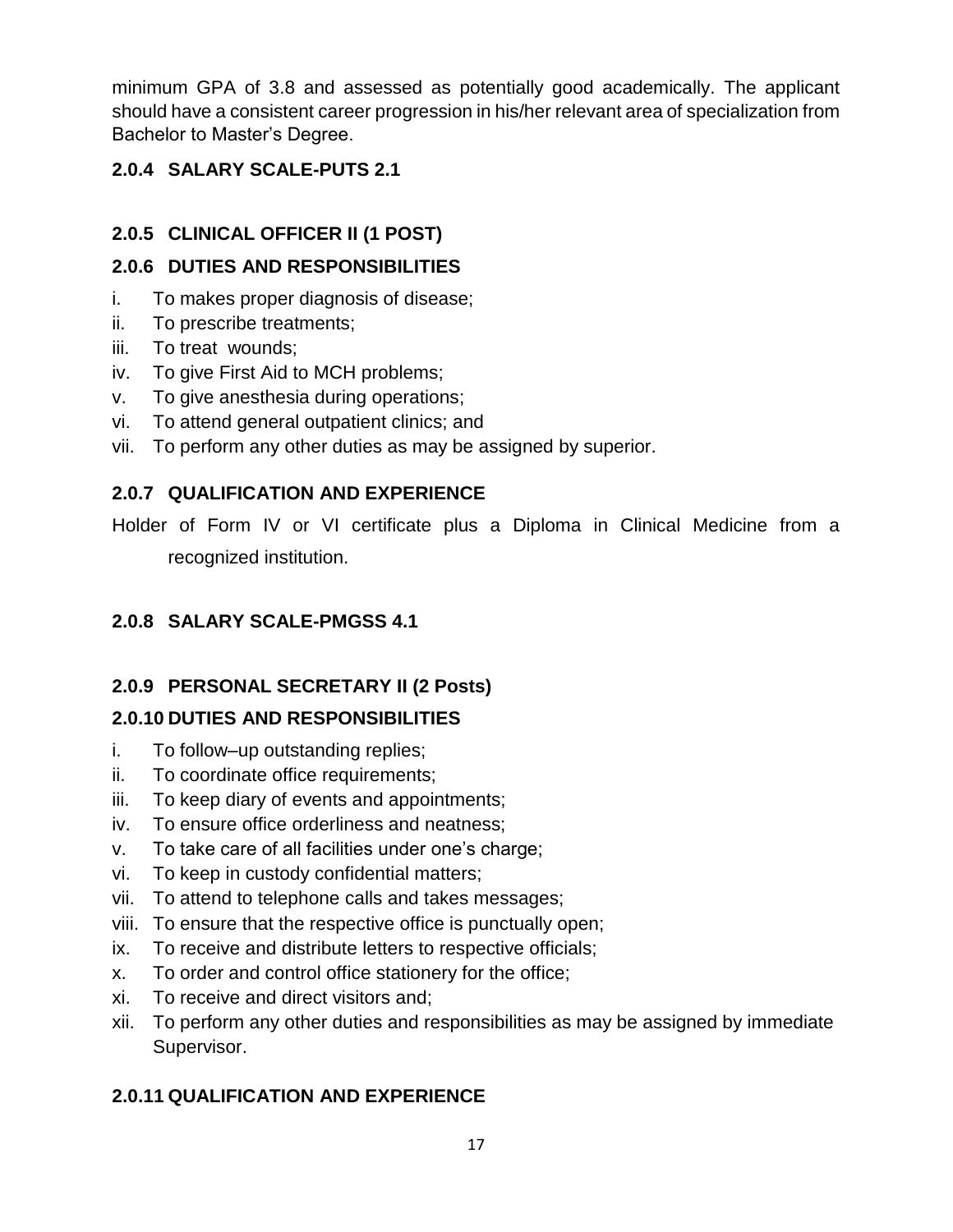Holder of Form VI or Form IV Certificate of Secondary Education with passes in Kiswahili and English, plus Certificate in Office Management/Secretarial Studies (NTA 5) with 100 w.p.m. shorthand speed and 50 w.p.m. typing speed, tabulation and manuscript stage II, Secretarial Duties, Office Procedure Stage II plus knowledge in computer from a recognized Institution.

#### **2.0.12 SALARY SCALE- PGSS 3.1**

#### **3.0 TANZANIA INSTITUTE OF EDUCATION (TIE)**

Tanzania Institute of Education (TIE) is a Public Institution under the Ministry of Education, Science and Technology. The Institute is charged with the responsibility of interpreting government policies on education to befitting curriculum programmes and instructional materials in order to facilitate provision of quality education at pre-primary, primary, secondary and teacher education levels.Originally, the Institute under the name of Institute of Education (IE), was established by Act No. 13 of 1963 as a constituent unit of the then University College of Dar es Salaam. Its major function was to harmonize the teacher training function of the University College of Dar es Salaam with the then Ministry of Education in order to improve the teaching and learning process in schools and teacher education colleges.

#### **3.0.1 PRINTER GRADE II - (1 POST) – RE - ADVERTISEMENT 3.0.2 DUTIES AND RESPONSIBILITIES**

- i. To prepare work schedule;
- ii. To prepare working tools and equipment;
- iii. To assign work to staffs under him/her;
- iv. To make follow-up on on-going activities and reports on the progress to the supervisor;
- v. To prepare job jacket layout about plan of production; and
- vi. To perform any other related duties as may be assigned by the supervisor.

#### **3.0.3 QUALIFICATION AND EXPERIENCE**

Diploma in printing from a recognized institution with a minimum experience of three years in printing industry.

#### **3.0.4 REMUNERATION: SALARY SCALE: PTSS 4 - 5**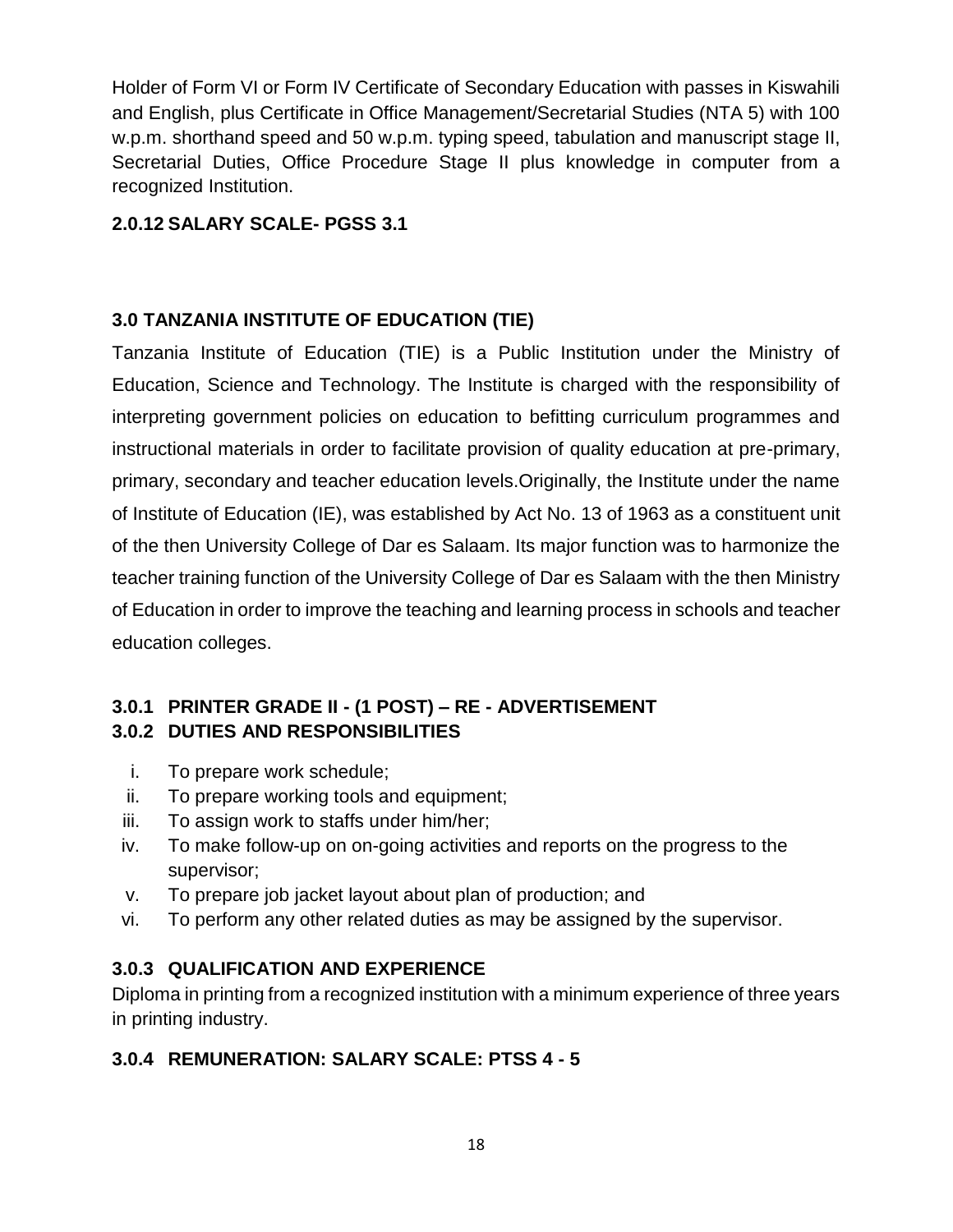#### **4.0 THE GOVERNMENT PROCUREMENT SERVICES AGENCY (GPSA)**

The Government Procurement Services Agency (GPSA) is an Executive Agency established under the Executive Agencies Act No. 30 of 1997 vide GN 235 of 7<sup>th</sup> December 2007 and amended as per GN 133 of 13th April 2012. The Agency was officially inaugurated on the  $16<sup>th</sup>$  June 2008. The Agency took over the functions that were performed by the Supplies and Services Department under the then Ministry of Infrastructure Development and in July 2008 the Agency was transferred to the current Ministry of Finance and Planning.

#### **4.0.1 PERSONAL SECRETARY III (1 POST)**

#### **4.0.2 DUTIES AND RESPONSIBILITIES:**

- i. To type letters, reports and documents ;
- ii. To receive visitors, screen and direct them to relevant officers;
- iii. To keep in safe custody reports and other records of events;
- iv. To keep and make appointments and remind the respective officer accordingly;
- v. To search for files, documents and other information;
- vi. To receive and deliver directives to the respective officers;
- vii. To receive files, distribute them to action officers;
- viii. To prepare a list of office supplies and make follow up to ensure their availability; and
- ix. To perform other duties as may be assigned by one's reporting officer.

### **4.0.3 QUALIFICATION AND EXPERIENCE**

Holder of Form IV secondary school certificate plus secretarial certificate level III with minimum typing speed of 50 wpm; must be conversant with e-mail and internet service; MS Office Word, Excel, Data base, publisher, Power Point and other computer application services. Should have at least 1years relevant working experience in public service and must be fluent in Kiswahili and English languages.

## **4.0.4 REMUNERATION: SALARY SCALE:** Attractive package in accordance with GPSA Salary Structure

#### **GENERAL CONDITIONS**

- i. All applicants must be Citizens of Tanzania generally with an age not above **45**  years of age except for those who are in Public Service;
- ii. Applicants must attach an up-to-date Curriculum Vitae (CV) having reliable contacts; postal address/post code, e-mail and telephone numbers;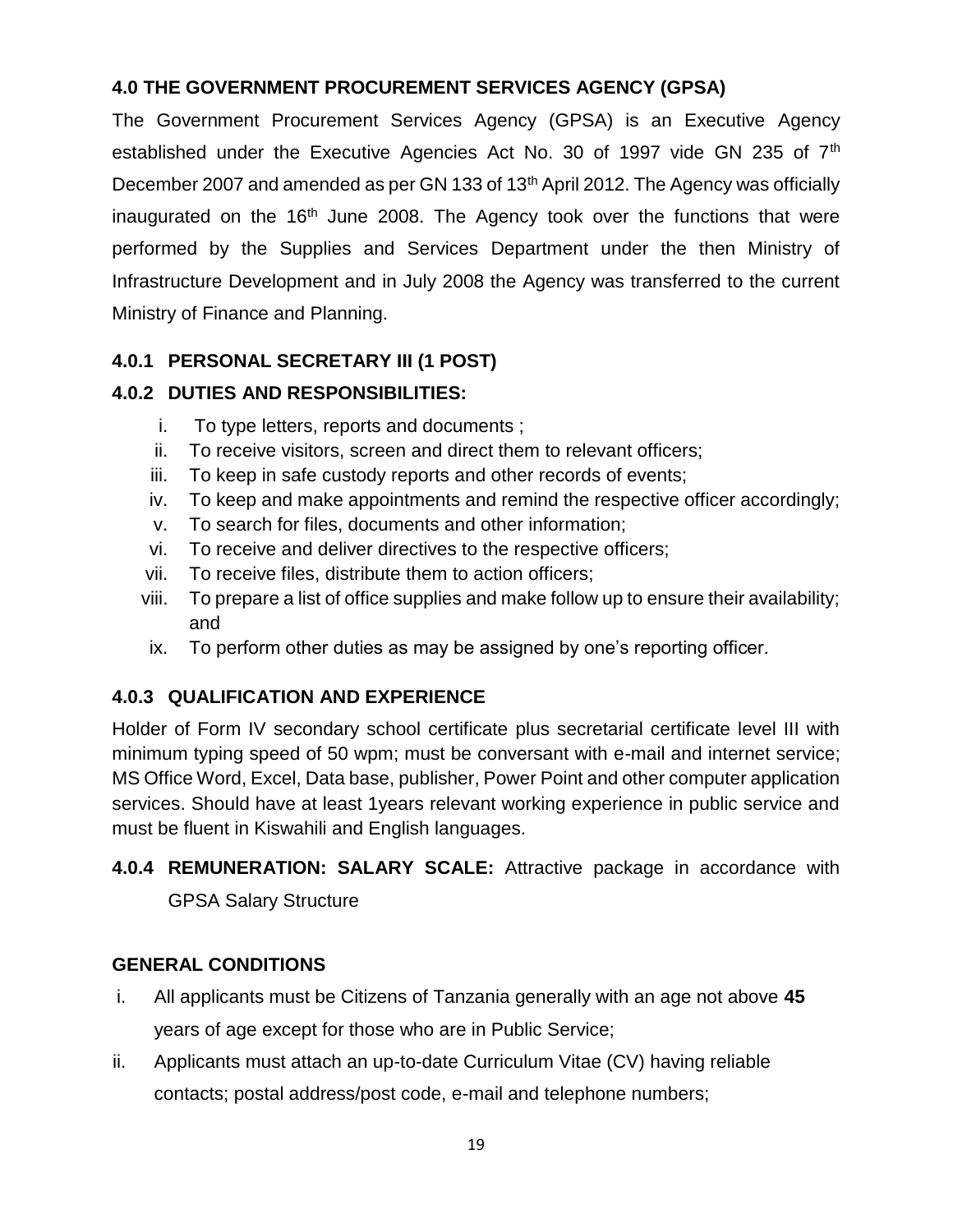- iii. Applicants should apply on the strength of the information given in this advertisement;
- iv. Applicants must attach their certified copies of the following certificates:-
	- Postgraduate/Degree/Advanced Diploma/Diploma/Certificates;
	- Postgraduate/Degree/Advanced Diploma/Diploma transcripts;
	- Form IV and Form VI National Examination Certificates;
	- **Professional Registration and Training Certificates from respective Registration or Regulatory Bodies, (where applicable);**
	- Birth certificate;
- v. Attaching copies of the following certificates is strictly not accepted:-
	- Form IV and form VI results slips;
	- Testimonials and all Partial transcripts;
- vi. An applicant must upload recent Passport Size Photo in the Recruitment Portal;
- vii. An applicant employed in the Public Service should route his application letter through his respective employer;
- viii. An applicant who is retired from the Public Service for whatever reason should not apply;
- ix. An applicant should indicate three reputable referees with their reliable contacts;
- x. Certificates from foreign examination bodies for Ordinary or Advanced level education should be verified by The National Examination Council of Tanzania (NECTA).
- xi. Professional certificates from foreign Universities and other training institutions should be verified by The Tanzania Commission for Universities (TCU) and National Council for Technical Education (NACTE);
- xii. An applicant with special needs/case (disability) is supposed/advised to indicate;
- xiii. A signed application letter should be written either in Swahili or English and addressed to Secretary, Presidents Office, Public Service Recruitment Secretariat, **P.O. Box 2320, University of Dodoma, Utumishi/Asha Rose Migiro Buildings Dodoma.**
- xiv. Deadline for application is **28th April, 2022;**
- xv. Only short listed candidates will be informed on a date for interview and;